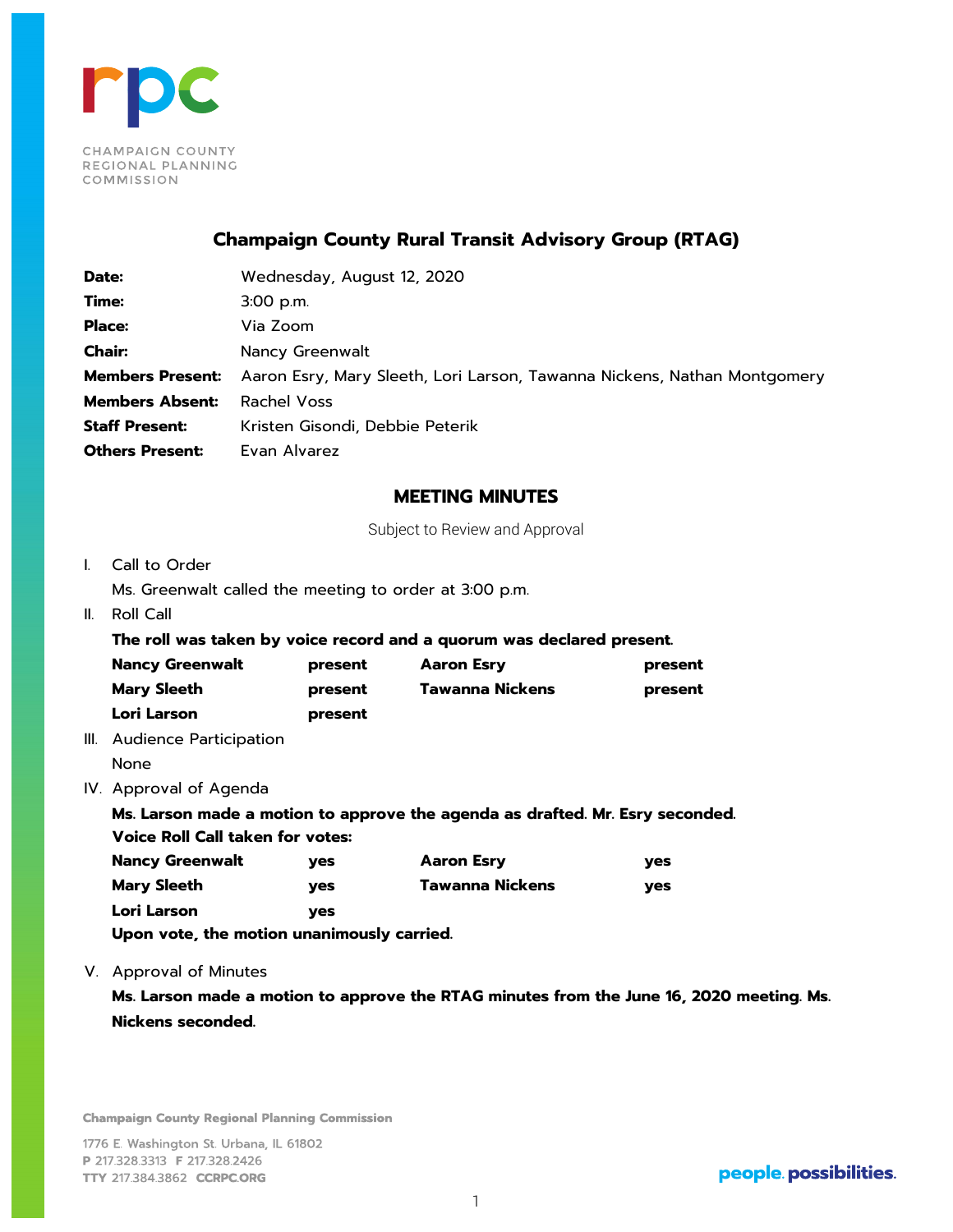

#### **Voice Roll Call taken for votes:**

| Nancy Greenwalt                            | ves | <b>Aaron Esry</b> | ves |
|--------------------------------------------|-----|-------------------|-----|
| Mary Sleeth                                | ves | Tawanna Nickens   | ves |
| Lori Larson                                | ves |                   |     |
| Upon vote, the motion unanimously carried. |     |                   |     |

#### VI. New Business

- A. Presentation and Approval of C-CARTS FY20 4<sup>th</sup> Quarter (April June) Service & Fiscal Reports
	- Mr. Montgomery joined the meeting during this presentation.
	- Ms. Gisondi provided the following highlights of the reports:

Service Report:

- Total trips decreased due to COVID which caused a decrease in the daily average.
- Main trip types were medical and employment trips.
- Lift use percentage remained the same.
- Senior trips decreased. It is assumed that seniors were hesitant to travel due to COVID.
- Miles/Hours decreased but efficiency remained the same from the last quarter.
- Breakdown of denial numbers reduced but was that was due to trips not being requested as people were not willing to travel during the pandemic.

Fiscal Report for the **total** fiscal year:

• To date, forty-four percent of funds have been expended. This is a big decrease from previous years. Staff is waiting on submission of requisitions of the CARES Act grant. Due to that, C-C-CARTS is not requesting funds from state and federal grants as has been done in the past. Therefore, there will be more remaining funds than previous years. Ms. Larson asked the reason for the wait. Ms. Gisondi explained that we are waiting as we have not had our CARES Act grant executed yet. It will be approved by the County Board this month. Once the contract is approved, we can then submit requisitions for the CARES Act grant.

# **Ms. Larson made a motion to approve the C-CARTS FY20 4th Quarter (April - June) Service and Fiscal Reports. Mr. Esry seconded.**

## **Voice Roll Call taken for votes:**

| Nancy Greenwalt | ves | <b>Aaron Esry</b>        | ves |
|-----------------|-----|--------------------------|-----|
| Mary Sleeth     | ves | <b>Nathan Montgomery</b> | yes |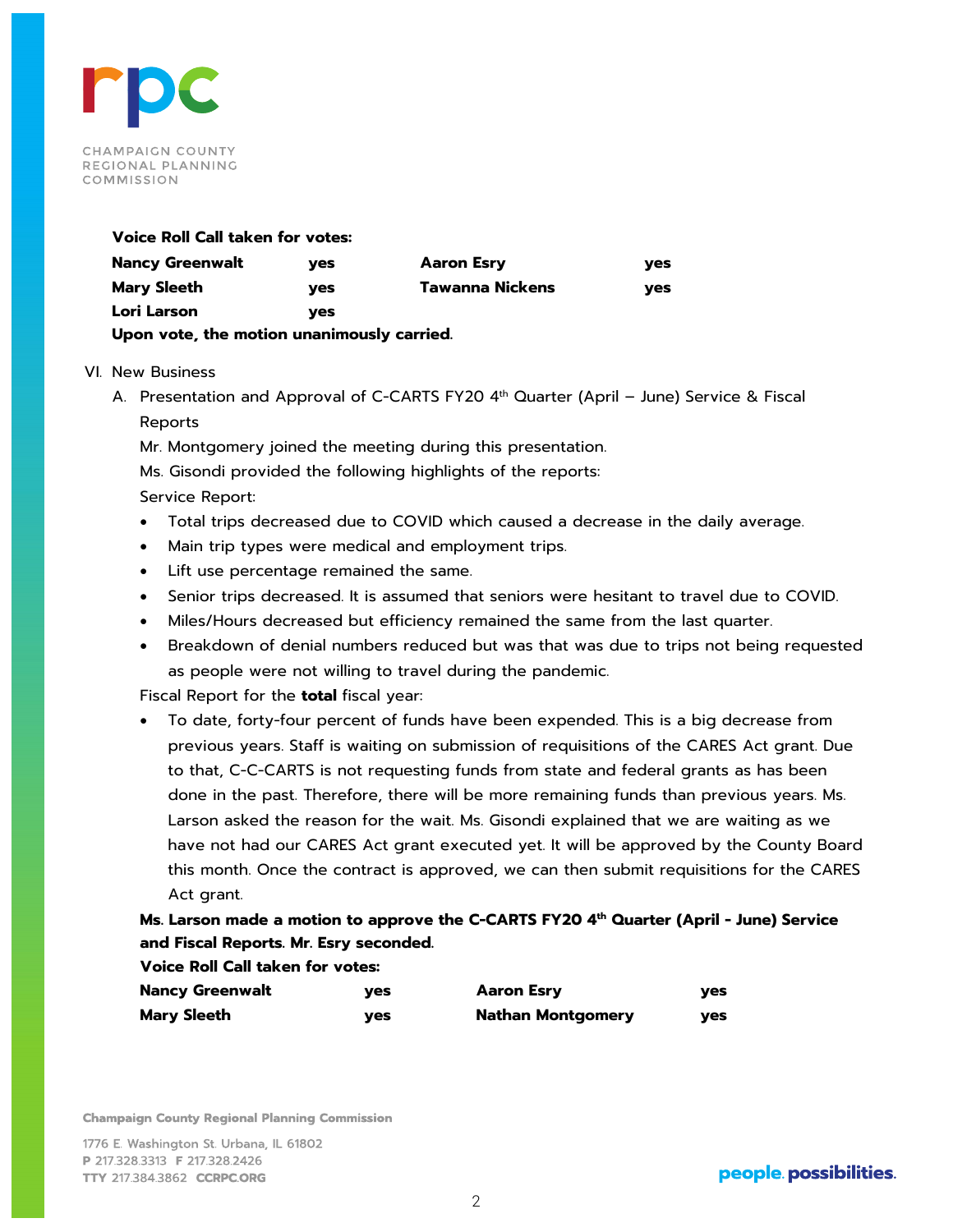

### **Lori Larson yes Tawanna Nickens yes Upon vote, the motion unanimously carried.**

- B. Presentation on CARES and FY21 DOAP and FY21 5311
	- Ms. Gisondi presented a graph showing where the demand-response (call and schedule a trip) ridership decreased, but the fixed-route has been utilized a lot more. During quarantine, the factories in the Village of Rantoul were hiring.
	- Contracts have not been received for the DOAP and 5311 funding applications. IDOT is working on the CARES Act contracts as a priority. Ms. Gisondi presented the breakdown of funding that was applied for and the subsequent revenue source that is expected for next year.
	- County Highway approved the contract for the CARES Act. It will be presented to the County Board for approval. The grant approval amount was \$579,840 and C-CARTS is set to expend 62 percent for both quarter three and quarter four. There were large expenses for wages, sick days, maintenance and supplies that needed to be included in requisitions. Waiting for reimbursement for costs incurred from January 20. Ms. Greenwalt inquired what the benefit of the CARES Act funding is. Ms. Gisondi explained that funds should be used first. The State uses motor fuel tax to fund state grants and is nervous about decrease in tax revenue collection from motor tax fuel collection, so State said to use CARES Act funding first. Also, because there is no local match, C-CARTS has been able to bank more of public transit funds. There was a balance of \$186,456.
- C. Presentation on Vehicle Lease Agreement between Champaign County and Champaign-Urbana Mass Transit District
	- Vehicle Lease Agreement needs to be updated whenever new vehicles are received, and C-CARTS received three medium-duty buses on June 19. This agreement adds the three buses, their contract numbers and reflects the removal of the four vehicles that are no longer being used. Some FTA requirements were added as directed by the auditor.
	- C-CARTS now has 15 vehicles.
	- This will be updated again when C-CARTS receives the FTA 5339b funding.
	- MTD pays \$1.00 to lease a vehicle.
- D. Presentation and Approval of FY20 Rural Transit Annual Report
	- The report is completed every year and presented to County Board and RTAG. The report outlines the financials for the service C-CARTS provided for the year.
	- Forty-four percent of the allocated amount was expended, which is a fifteen percent decrease from previous year.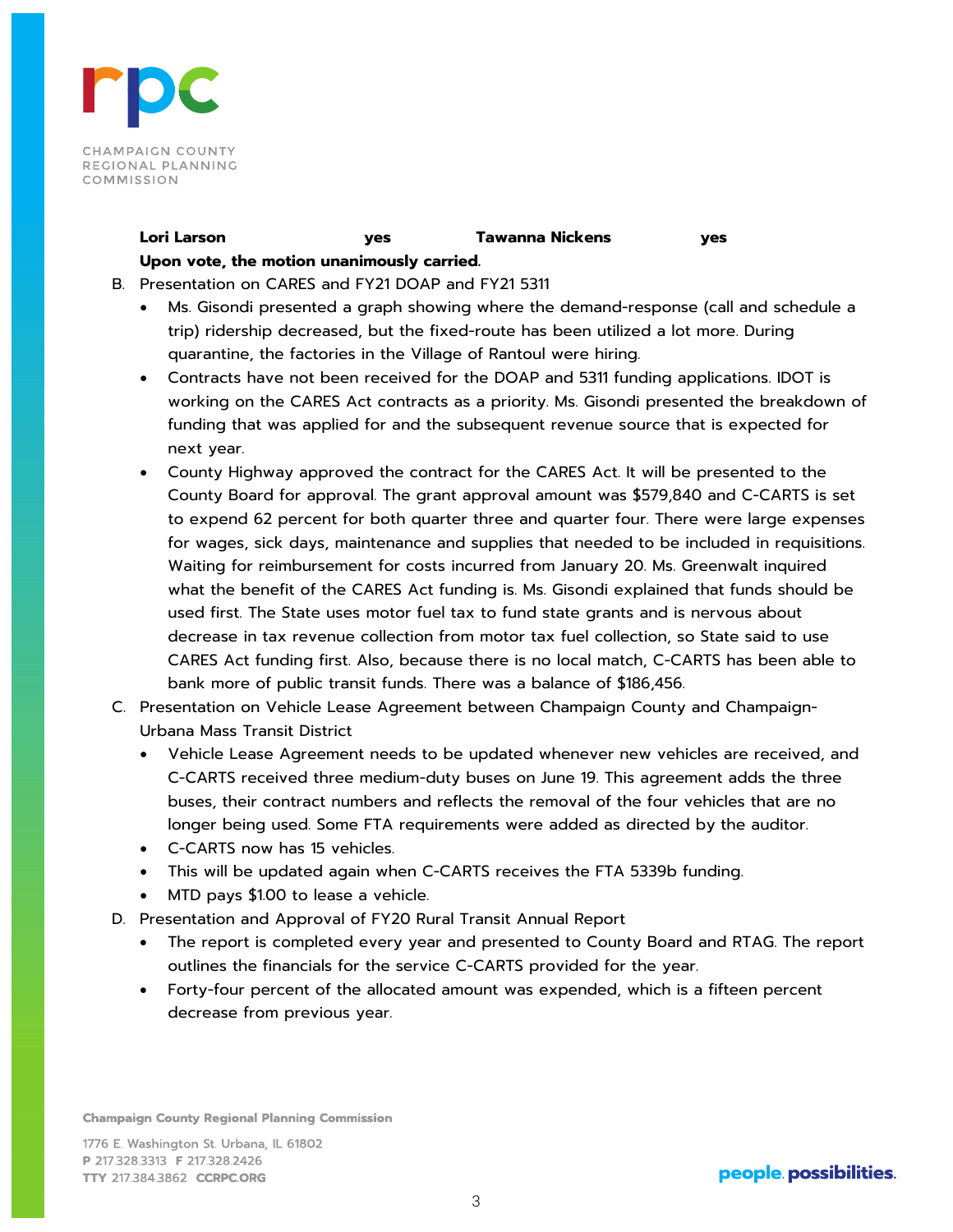

- Ridership presented a decrease in trips due to COVID.
- Main trip type changed for medical only in fourth quarter.
- Percentage of lift use remained the same.
- Senior trips reduced.
- Fewer trip denials.
- Overall, the service deficiency for miles and hours remained the same.
- Demand response dropped off during quarantine, while fixed route increased. Due to the bus getting crowded, a second bus was sent to practice social distancing.
- Ms. Greenwalt commented that she thought the medical trip type was more popular. Ms. Gisondi commented that it could attributed to amount of dialysis customers.
- Trip denials have dropped off throughout the year.
- Highlights of the Annual Report:
	- o FY20 Ridership total was 31,535, a one percent increase from FY19.
	- o Average trips per day: demand-response 56, Deviated-fixed 69.
	- o Main drip types for demand-response was employment, medical and an increase in social type trips.
	- o Lift was at 19 percent, slightly greater than last year.
	- o 70 percent of the passengers were over 60.
	- o Total registered riders 3,255.
- The Village of Rantoul pays \$112,200 annually for a service contract. There is a one percent increase each subsequent year. The contract expires in October 2020. This contract is guaranteed money towards the local match.
- Future implementations include extended service hours, more deviated-fixed routes such as service in the Village of Mahomet, punch cards and free trips for veterans.

**Ms. Larson made a motion to approve FY20 Rural Transit Annual Report. Mr. Esry seconded. Voice Roll Call taken for votes:**

| <b>Nancy Greenwalt</b>                     | ves | <b>Aaron Esry</b>        | ves |
|--------------------------------------------|-----|--------------------------|-----|
| Mary Sleeth                                | ves | <b>Nathan Montgomery</b> | ves |
| Lori Larson                                | ves | Tawanna Nickens          | yes |
| Upon vote, the motion unanimously carried. |     |                          |     |

E. Presentation and Approval of RTAG Bylaws

Ms. Gisondi commented that due to the COVID, she is proposing that the Bylaws be changed to reflect members being allowed to serve beyond their term during such extraordinary times.